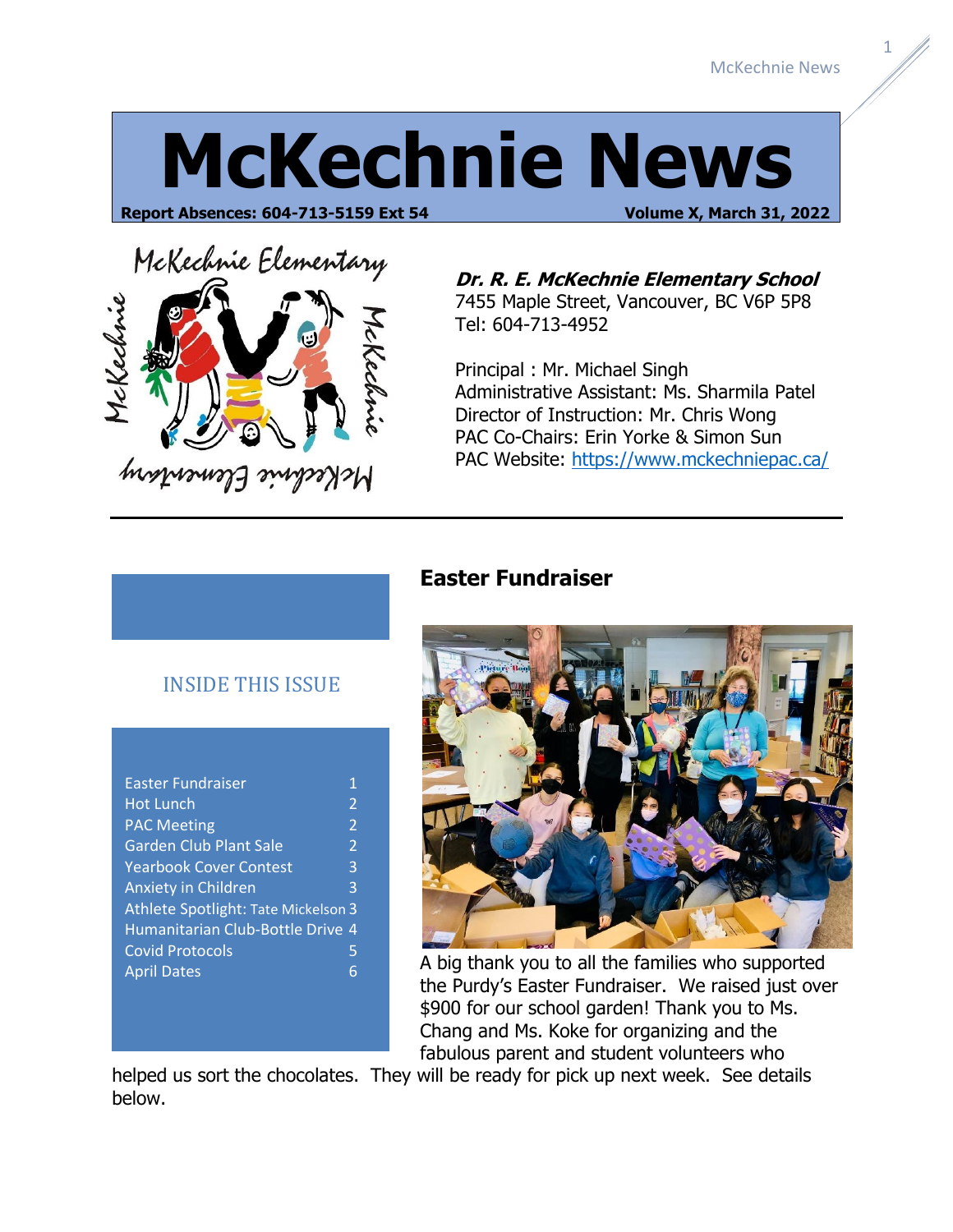

When: Tuesday April 5<sup>th</sup> from 3:05-3:35 pm Where: The library door outside (not inside the school)

If your child or someone else is picking up for you, please make sure they know the name under which your chocolates were ordered.

#### **Hot Lunch**

Due to popular demand, we have added another day to our hot lunch program. We will now have hot lunch on Mondays starting in April. So that means we will have hot lunch on Monday and Wednesday and pizza lunch on Friday. Please see link below to place your orders.

<https://www.mckechniepac.ca/hot-lunch-1>

#### **PAC Meeting**

PAC meetings continue to be hosted on Zoom! Please join us on **Tuesday, April 5th at 7pm** to hear about updates from Principal Singh, Ms. Siobhan Dowle, the school counsellor, school staff from the Gardening Committee, upcoming parent education workshop, Hot Lunch/Pizza lunch and potential end-of-year events hosted by the PAC. We hope to see you there. Here is the link for the next PAC meeting this coming Tuesday, April 5th at 7pm: [McKechnie](https://langara.zoom.us/j/66453507153?pwd=KzdScnFCcG1hWjVKWS85TEpRT3I2UT09) PAC Meeting via Zoom

Meeting ID: 664 5350 7153 Passcode: 402079

## Garden Club Plant Sale



Starting next Wednesday April 6<sup>th</sup> and every second Wednesday afterwards we will be selling bedding plants and seeds to raise money for our future school garden. We will have a variety of kale, basil, broccoli, bok choi, tomatoes, petunias, and more TBA. Quantities are limited and will vary from week to week.

Where: Undercover area When: Every second Wednesday Time: 3:00-3:30

\*\*\*Bring cash and some type of carrying container\*\*\*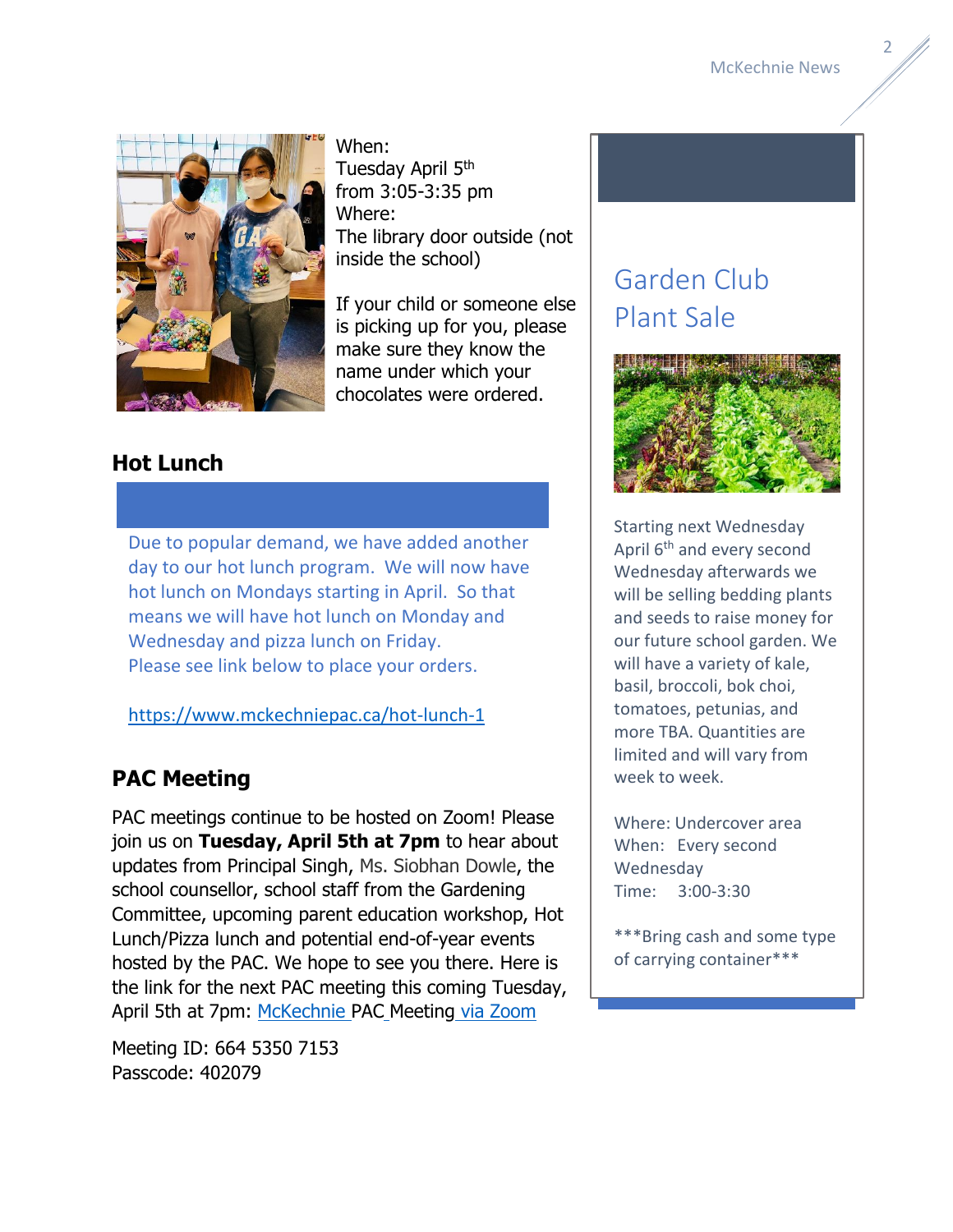### **YEARBOOK COVER CONTEST**

Now is the time to get creative and have some fun designing this year's McKechnie Yearbook covers! Each student can submit one entry and have the chance for their artwork to be showcased on the front or back cover. Open to ALL McKechnie Students! • Front cover design: Grade  $4 - 7$ • Back cover design:  $K - 3$ 

Please see the link for more details. Entries are due to the office by Friday April  $8<sup>th</sup>$ .

[https://www.mckechnie](https://www.mckechniepac.ca/_files/ugd/4d4e9b_f8f2e251c3984aa3a712e4087532ec95.pdf) pac.ca/ files/ugd/4d4e9 [b\\_f8f2e251c3984aa3a71](https://www.mckechniepac.ca/_files/ugd/4d4e9b_f8f2e251c3984aa3a712e4087532ec95.pdf) [2e4087532ec95.pdf](https://www.mckechniepac.ca/_files/ugd/4d4e9b_f8f2e251c3984aa3a712e4087532ec95.pdf) 

# **Anxiety in Children**



What is it? How do we recognize it? How can we help our kids cope with anxiety?

THURSDAY, APRIL 21, 7:00 P.M. (via Zoom-see [PAC website](https://www.mckechniepac.ca/) for details) Andrea Sharpe, Counsellor, will present and answer questions on this issue. Andrea Sharpe is a counsellor who compassionately supports children and youth who struggle with anxiety and social skills through a creative and individualized approach. She is the proud recipient of the 2020 Edna Nash Scholarship at UBC, where she completed her Masters in Education in Counselling Psychology in 2021. Additionally, she has over 25 years experience working with people with developmental differences and their families.

#### **Athlete Spotlight: Tate Mickelson**

A big congratulations goes out to Tate Mickelson, who placed second in the U13 provincial Biathlon championships! What a great accomplishment. Way to go Tate!

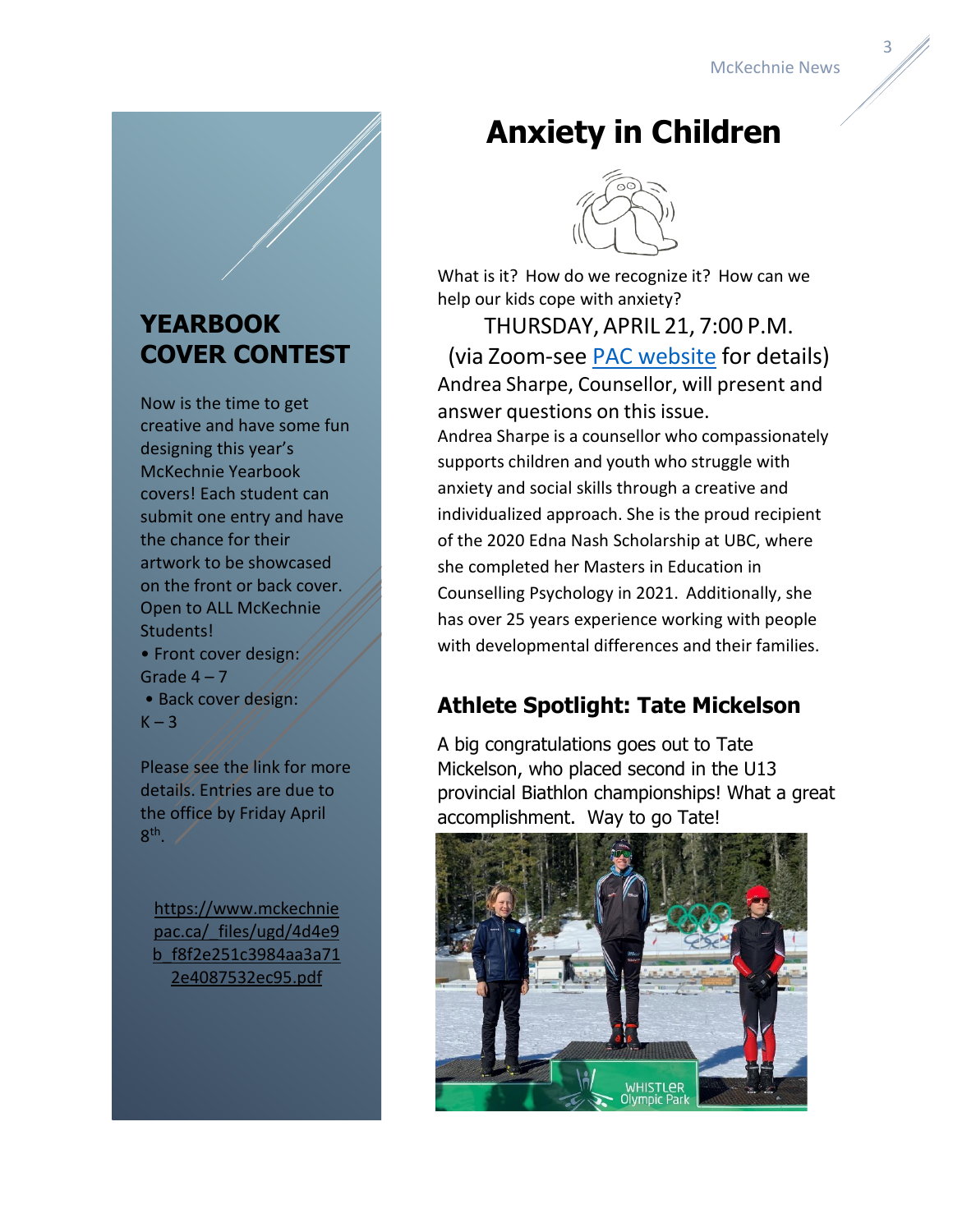#### **Bottle Drive update – from the Humanitarian Club**

We have reached our goal of reaching 2500 by the end of the March. Well done! We are hoping to reach 5000 containers returned by the end of April. Please bring your cans and bottles to the Vancouver West Return-It Express Depot located at 1253 W 75th Ave, only a 5 minute drive from the school!

Instructions:

- Take your unsorted containers in sealed, clear plastic bags to your nearest **Return-It Express Depot**.
- Use the school phone number (604-713-4952) and print out the tags at an Express Kiosk.
- Tag your bags drop them off at the kiosk.

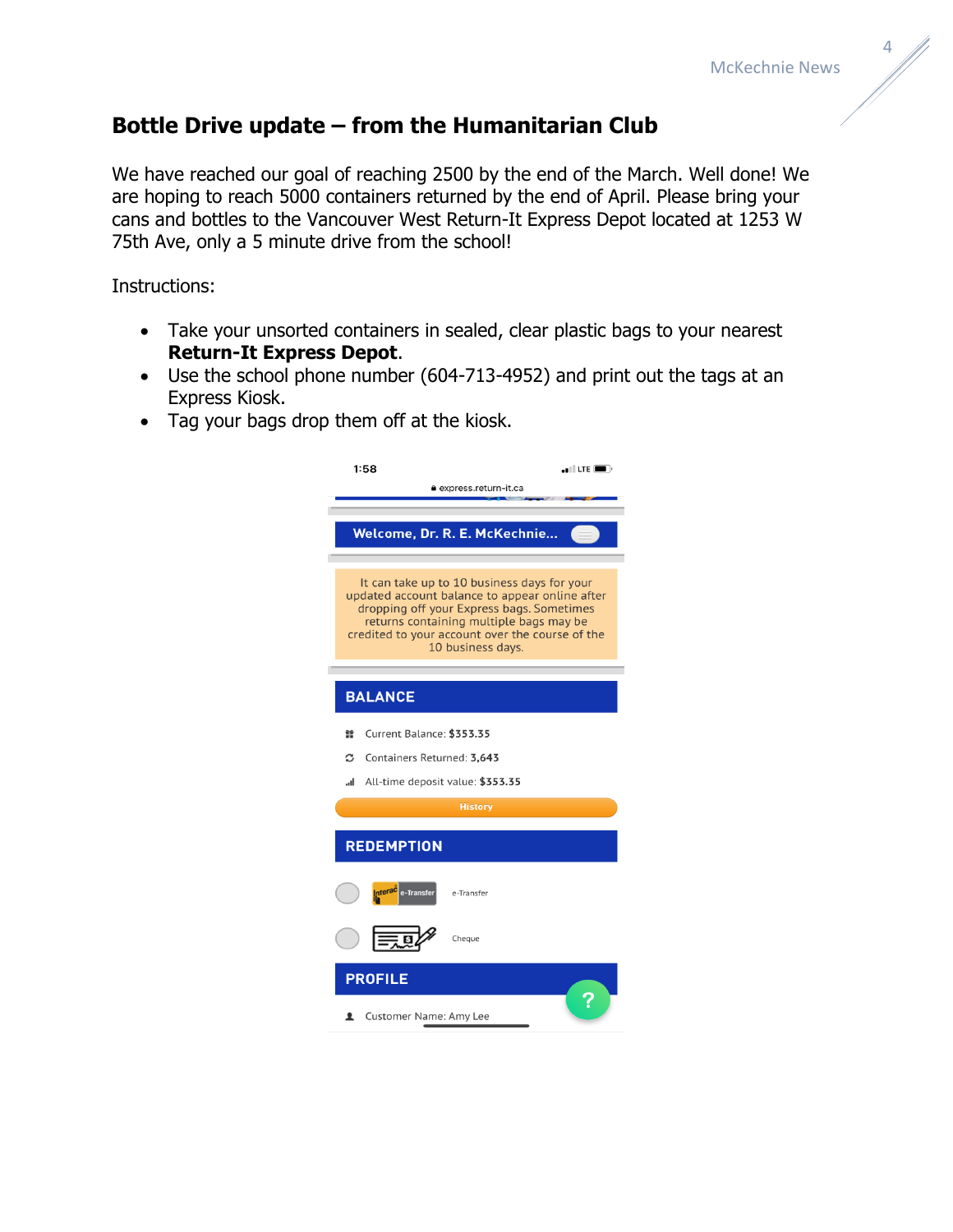

#### **Covid Protocols**

#### **Masks**

It's your choice!

Wearing a mask is a personal choice. Parents/caregivers will share their preference on mask wearing with their children. Everyone's choice is supported and will continue to be respected

#### **Visitors**

Appointments are greatly appreciated. Starting ~April 4th, any drop-in visitors on school business are welcome. Signing in at the school office is required as always. Spectators invited to events are welcome at the school/site too.

#### **Distance**

Who you have lunch with is up to you! Although there are no longer any special capacity limits or distance requirements in lunchrooms for students or staff, spreading out from others is encouraged. In elementary schools, students will continue to eat in their classrooms. Of course, anyone's choice to maintain

distance will be supported and respected.



In classrooms, the layout of desks will be determined by the teacher  $-$  so they can get creative! Continuing to create space makes sense.

In gyms, auditoriums, and other areas, multiple classes and people attending events can come together – for now, at 50% of the space occupancy.

#### **Field Trips**

Field trips within BC can be planned and enjoyed! Proof of vaccination will be lifted in the coming weeks, but some places may still have their own rules that we'll all need to respect. As always, trips will be planned to be inclusive.